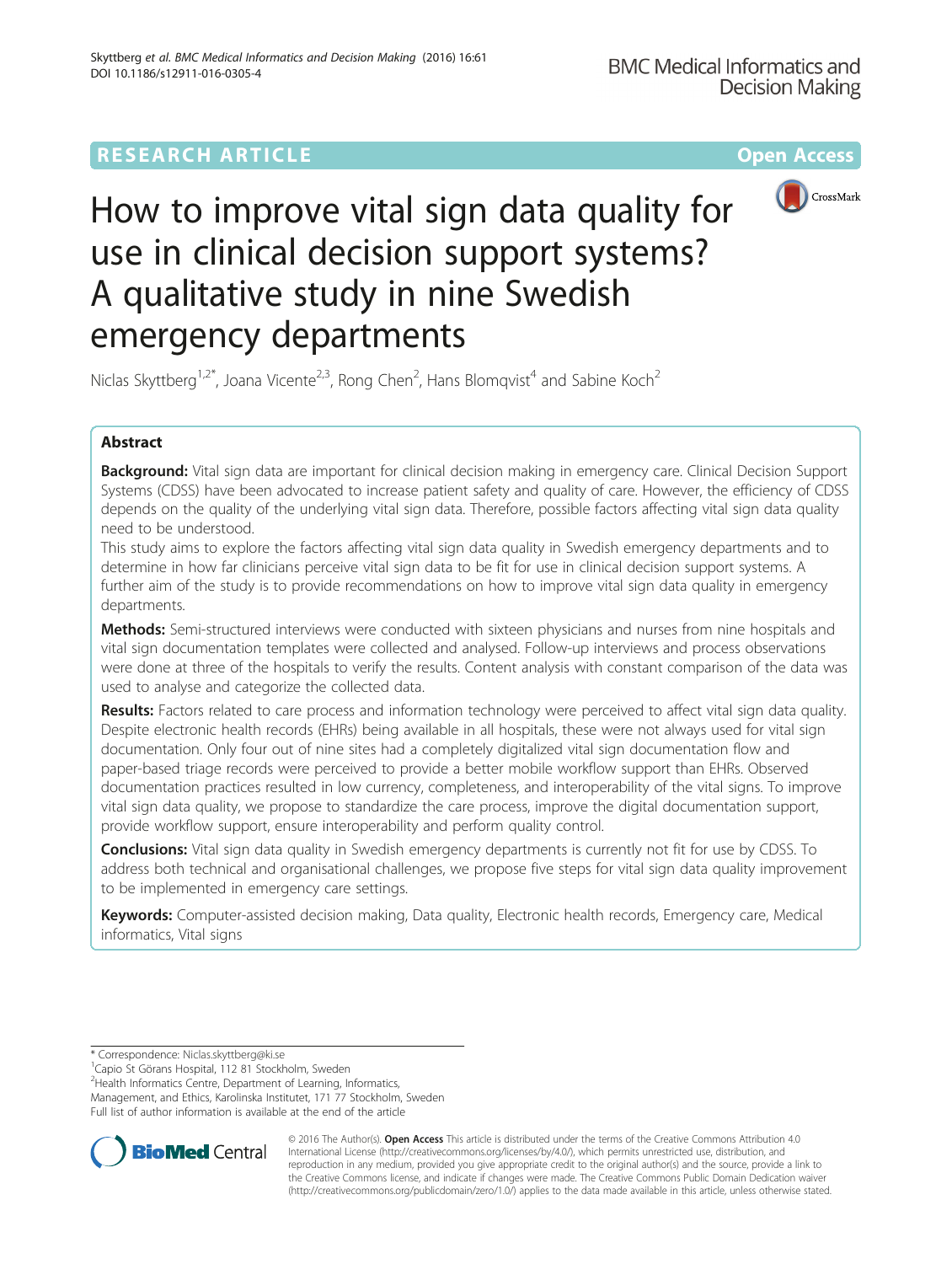# Background

Vital sign data are important in emergency care decision making, especially for prioritization and identification of severe illness. To screen for sepsis, vital signs are essential in early detection [[1](#page-10-0), [2](#page-10-0)], and it is well known that rapid detection and early treatment are key factors to improve patient survival [\[3](#page-10-0)]. Studies in the emergency department show that vital signs can be used in predicting cardiac arrest [\[4, 5](#page-10-0)] and sepsis outcome [\[6](#page-10-0)]. Further, the vital signs are broadly used in clinical care in the calculation of warning scores that are aiming at predicting clinical deterioration [\[7](#page-10-0), [8](#page-10-0)]. In emergency care, the first use of the vital signs is often in the triage of arriving patients [\[9](#page-10-0)–[11](#page-10-0)]. Reports show that triage systems are used in almost all Swedish emergency departments [[12](#page-10-0), [13](#page-10-0)] and that the majority of the hospitals use the rapid emergency triage and treatment system (RETTS) [\[10\]](#page-10-0). The common denominator of most triage models is that they use vital sign measurements to calculate a triage score.

Clinical Decision Support Systems (CDSS) using data from electronic health records (EHR) are advocated to improve clinical outcome [[14, 15\]](#page-10-0), quality and patient safety [\[16\]](#page-10-0). In emergency care, some studies have indicated that triage CDSS may provide reliable calculations of triage severity [\[17](#page-10-0)] and even improve risk assessment [[18\]](#page-10-0), while others have questioned the readiness for automation [[19](#page-10-0)] . To be trustworthy the CDSS need to provide reliable advice to the clinician. The quality of the CDSS recommendations will depend on the quality of the underlying data in the EHR [\[20](#page-10-0)]. When comparing to traditional definitions of data quality, stating that quality is good enough when the data can fulfil the intended purpose [\[21](#page-10-0)–[23](#page-10-0)], this means that the underlying data has to be able to support reliable calculations in the CDSS. To provide reliable triage scores, the vital sign data needs to be correct, complete, and timely available. A comprehensive review by Weiskopf and Weng describes these three main data quality categories as; Correctness, Completeness, and Currency [\[24](#page-10-0)], where the correctness of the data indicates to how true the documented vital signs are, completeness refers to whether all expected vital signs are actually registered in the EHR and currency is linked to the temporal aspects of the documented vital signs.

The yearly report on healthcare IT and e-health in Sweden [[25](#page-10-0)] shows that EHRs have a penetration of a 100 % in Swedish emergency care hospitals, and based on this high penetration combined with the wide use of triage systems, a high completeness of vital signs may be expected. However, some studies indicate problems with vital sign data quality. A study by di Martino et al. show that the completeness of the vital signs needs improvement [[26\]](#page-10-0), further Genes et al. [\[27](#page-10-0)] state that vital sign data correctness is relatively low, and finally Ward et al. [[28\]](#page-10-0) question the operational integrity of the time

stamps after EHR implementation. Less is known about which factors affect emergency care EHR data quality and in what way they affect it [[26](#page-10-0), [29](#page-10-0)]. The di Martino [[26\]](#page-10-0) study shows that a clinical improvement program may increase completeness and Wager et al. [\[29](#page-10-0)] state that the entry device will have an effect on correctness and currency. If CDSS is expected to have an impact on patient safety and quality, more knowledge is needed on how to assure and improve clinical data quality. This knowledge can be used both to support CDSS development and in clinical quality improvement work.

#### **Objective**

The aim of this study is three-fold. Firstly, to explore the factors affecting vital sign data quality during measurement and documentation in Swedish emergency care. Secondly, to determine how far clinicians perceive documented vital sign data to be fit for use in clinical decision support systems. Thirdly, to provide recommendations on how to improve vital sign data quality in emergency care.

# **Methods**

We explored the factors affecting vital sign data quality in emergency care using a qualitative approach. The explored process of vital sign collection and use is described in Fig. [1](#page-2-0). Data collection was done through semi-structured interviews, observations and analysis of documentation templates in nine purposefully selected Swedish emergency departments. We used content analysis with constant comparison to categorize the data [\[30](#page-10-0)–[32](#page-10-0)].

The study was performed during a period of ten months (August 2014 – May 2015).

# Setting and participants

Inclusion criteria for the participants were a degree as Medical Doctor (MD) or Registered Nurse (RN) with a minimum of five years of experience in emergency care, in particular, triage and vital sign documentation. Quality managers at the sites were contacted and helped to identify a total of sixteen participants that fulfilled the inclusion criteria. The participants were invited by email and all accepted to participate in the study.

Sites were included aiming at variability in size and regional distribution. In total, nine hospitals (Table [1](#page-2-0)) were included in the study, five university hospitals (UH) and four secondary referral centres (SRC). Three different Electronic Health Record Systems were used at these sites.

# Data collection

Data was collected in three subsequent steps. First, sixteen semi-structured interviews were conducted at nine different sites (Table [1](#page-2-0)). The interviews were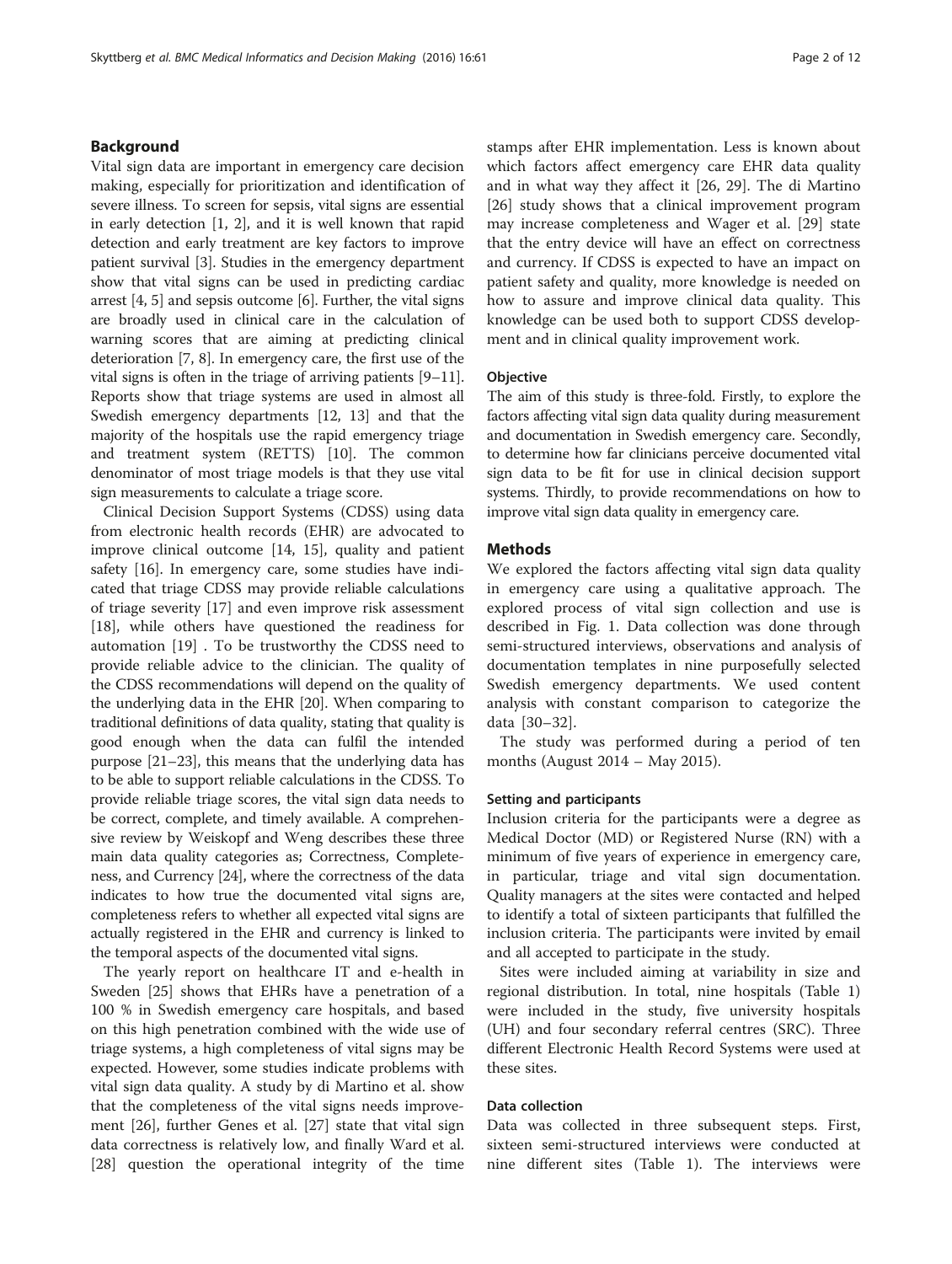<span id="page-2-0"></span>

performed using a semi-structured interview guide (included in the Additional file [1\)](#page-9-0) covering different aspects of data quality such as completeness, correctness, and currency. The interview guide also aimed to cover how the participants experienced existing vital sign data quality and perceived opportunities to increase vital sign data quality in the EHRs. The guide was tested in a pilot interview. All interviews were voice recorded, performed in Swedish, either on-site or by telephone, and lasted for about 30 min.

Confirmation was sought with the participants to verify the findings from the interviews. This was done through second round interviews with open-ended discussions on the themes and categories found in the results. The participants were selected as they represented different documentation practices in the initial interviews. The interviews were performed on site in Swedish, lasted for about 45 min each and were voice recorded.

After the interviews, observations were performed at three selected sites aiming to complement the data collected during the interviews. Sites No. 2, 4 and 8 were purposefully selected for the observations as they represented examples of three different documentation practices that were found in the initial interviews (Table [3](#page-5-0)). Observations focused on vital sign measurements and documentation in the emergency departments, aiming

Table 1 An overview of the performed interviews

| SiteNumber | Type       |       | ED Visits #MDs Interviewed | #RNs Interviewed |
|------------|------------|-------|----------------------------|------------------|
| Site 1     | UH         | 65000 |                            |                  |
| Site 2     | <b>SRC</b> | 40000 |                            | 3                |
| Site 3     | <b>SRC</b> | 30000 |                            |                  |
| Site 4     | UH         | 97000 |                            | $\mathcal{L}$    |
| Site 5     | UH         | 53000 |                            |                  |
| Site 6     | <b>SRC</b> | 80000 |                            |                  |
| Site 7     | <b>SRC</b> | 39000 |                            | 3                |
| Site 8     | UH         | 45000 |                            | 2                |
| Site 9     | UH         | 53000 |                            |                  |

to cover a variation in locations, staff, and clinical situations. The observations aimed to confirm the findings from the interviews in clinical practice and they lasted about 60 min per site. The observations were performed by the researchers together with a nurse from the site. The observers were free to move around the emergency department during the observations and during the observations photos and field notes were taken and samples of documentation templates were collected from the emergency departments. From the observations, a structured report was written. The observation report protocol is included in the Additional file [1.](#page-9-0)

Two researchers (NS and JV) performed the interviews and observations. A third and fourth researcher (SK and RC) continuously gave feedback on interviews and results.

## Data analysis

The recorded interviews were transcribed and coding was done by reading through the transcripts. Quotes and meaning units were translated into English. The codes were inductively abstracted into categories and themes.

Transcription, coding, abstraction and rechecks with the audio recordings were done continuously. Two researchers (NS and JV) performed coding and abstraction separately. Discussions in the research group were held to compare coding and emerging categories, making concepts and categories change and evolve during the process. Changes in the coding and categories diminished over time and eventually a consensus on categories was reached in the research group. Interviews were performed until no new concepts or categories emerged. After consensus and saturation, the results from the analysis were confirmed by three of the initial participants in the form of open second-round interviews. These interviews were transcribed and coded in the same way as the first-round interviews. Additional data such as documentation templates and field notes from the observations were subsequently included in the analysis. This further confirmed saturation and strengthened our confidence in the interpretation of the initial interviews.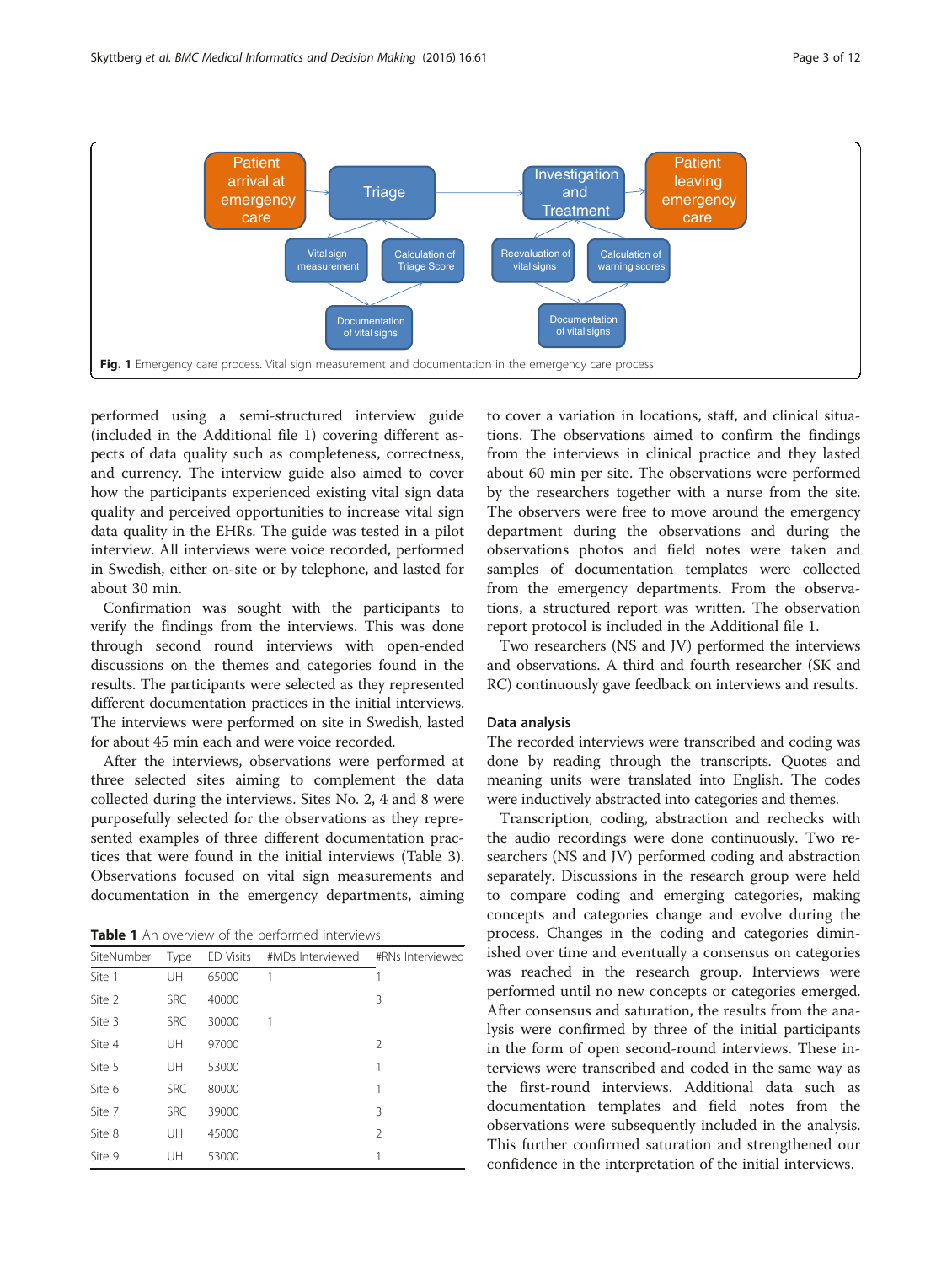# Ethical considerations

Ethical approval was applied for at the Stockholm Ethical Committee but not considered to be needed (Dnr 2014/1207-31/4). Information on the study was given in advance and informed consent was obtained. Participation was voluntary and confidentiality was assured. To assure confidentiality none of the quotes are connected to the sites in the publication.

# Results

# Factors affecting vital sign data quality

The factors resulting from the content analysis are presented according to the main themes and categories that were found in our analysis (Table [2](#page-4-0)). The table includes examples of subcategories, meaning units and corresponding quotes. The quotes are related to the type of documentation practice found at the site; paper-based documentation, mixed documentation, and digital documentation (Table [3\)](#page-5-0).

A standardized process The interviews showed a perceived importance in following a predefined workflow to increase the quality of vital sign data measurement and documentation. Without a standardized process, individual staff considerations guided decisions about when and how to measure and document vital signs. Hence, a standardized process was perceived to increase quality by reducing individual variations.

The results showed that most patients were expected to be triaged early after arrival at the emergency department. "We do triage all patients arriving at the emergency department. No difference if they are arriving by ambulance or walking in. A short history and measurement of the vital signs are expected in all patients." (digital documentation). All but one site used the rapid emergency triage and treatment system (RETTS) as the triage system and usually, triage was expected to be completed within 15 min of arrival. However, at two of the sites triage was only performed if there was a waiting time to see the doctor. If there was no waiting time, vital signs were measured at the physicians' initiative or order only.

Switching to a standardised workflow, where all patients were expected to be triaged, was mentioned to improve the measurements and documentation of vital signs. As discussed on the example of respiratory rate in one interview; "I think it has improved a lot (data quality of vital sign). Before the structured workflow was set, respiratory rate was not completed as often as today" (digital documentation).

Repeated measurements of vital signs were mentioned as an area with poor data quality. This was attributed to the lack of a standardized process "There are difficulties

in finding a routine both in measurement and documentation (in the re-evaluation of vital signs)" (digital documentation). One interpretation of the difference between triage and repeated measurements is that the start of the emergency care process is easier to standardize. The later part of the process may be more diverging and depending on the patient's complaints (see also Fig. [1](#page-2-0)). One of the sites mentioned having implemented vital sign rounds at the emergency department. Patients with high triage scores were expected to have their vital signs rechecked every 15 to 30 min. The aim was to avoid unnoticed patient deterioration by standardizing reevaluation of the vital signs.

Even with a set standard in place not all staff accept and follow the routine; "If the patient has a minor complaint the standard may not always be experienced as relevant. In those cases, there may be a failure to comply" (paper-based-documentation). Individual decisions were described to affect the vital sign data as well as the quality of the care given. In one of the interviews, this type of individually based triage was described "the most dangerous of triage practices" (digital documentation). However, some of the interviews mentioned that this practice may be more common among experienced staff. If a conscious decision to diverge from the standard was made by experienced staff members, this was perceived as having less impact on the quality of care. The effect on the vital sign data quality would be the same regardless of staff experience.

A well-defined workflow was experienced to increase the number of complete vital sign measurements. The triage process was an example used in all interviews. However, to be fit for use in CDSS the vital signs also had to be registered in the EHR, as is further discussed under documentation support.

Management Management factors were found to impact the data quality of the vital signs. Opportunities for a quality increase were seen by controlling the quality and giving feedback on performance, but also by leading the organization through resistance to change. When discussing quality management both local and government control were mentioned as important. "We have done manual record reviews to check the documentation of vital signs. We do regular sample checks of vital sign registrations and give feedback to the staff" (mixed documentation). "We received feedback from the National Board of Health and Welfare considering our documentation of vital signs. That has made us change our routines on documentation and the way we follow up compliance to the documentation standards" (digital documentation). The observations supported that feedback on quality was given, for example, quality indicators were found posted on boards in staff areas.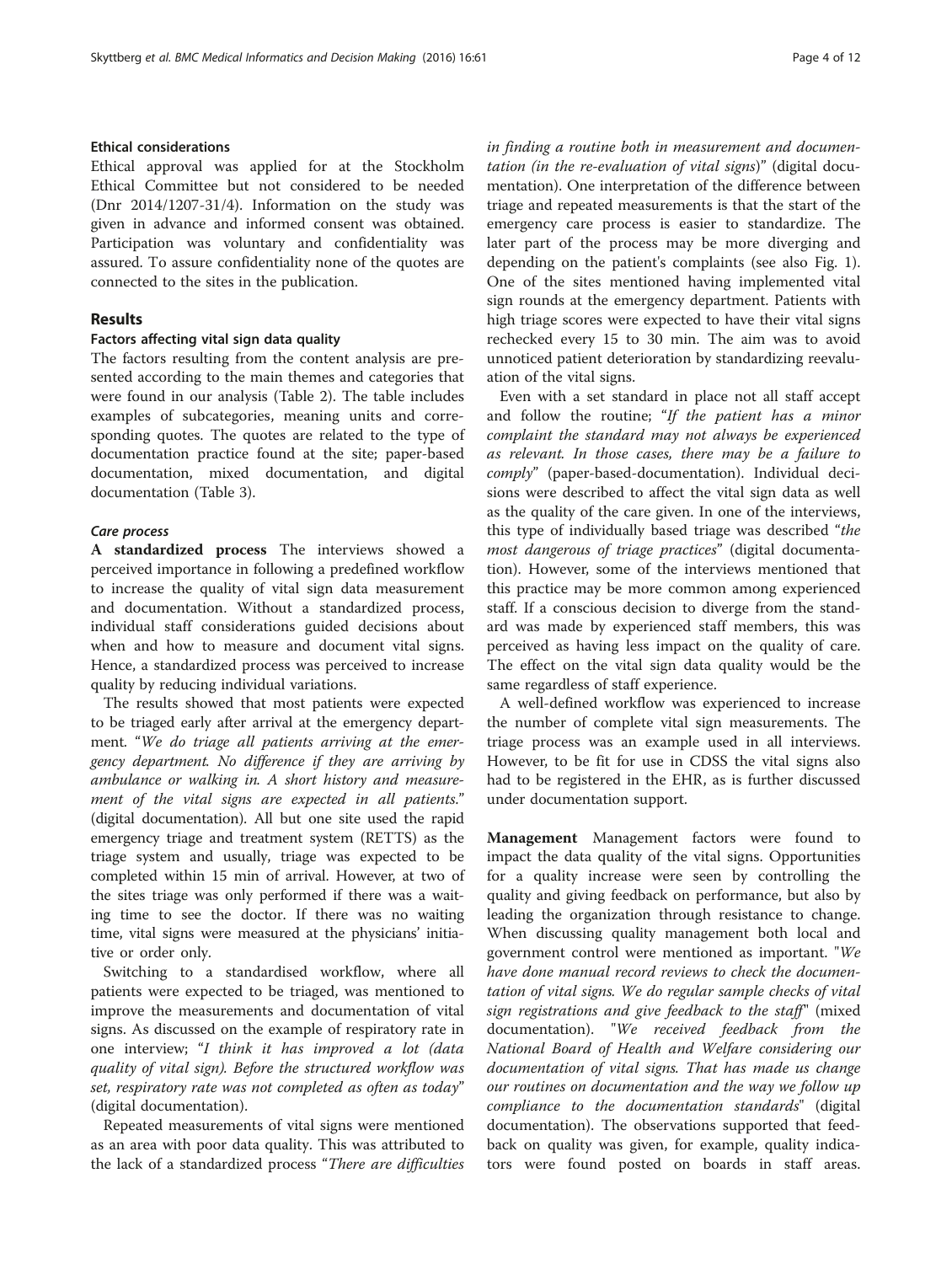| Themes, categories and example quotes |                             |                                |                                                                     |                                                                                                                                                                                                                                                            |  |  |  |
|---------------------------------------|-----------------------------|--------------------------------|---------------------------------------------------------------------|------------------------------------------------------------------------------------------------------------------------------------------------------------------------------------------------------------------------------------------------------------|--|--|--|
| Theme                                 | Main category               | Subcategory                    | Meaning unit (examples)                                             | Quote and type of documentation practice                                                                                                                                                                                                                   |  |  |  |
| Care process                          | Standardized<br>process     | Standardized triage            | Standardized Triage - Securing Vital Sign<br>measurements           | "We do triage on all patients arriving at the<br>emergency department. No difference if they<br>are arriving by ambulance or walking in. A short<br>history and vital sign measurements are<br>included in all patients." PD                               |  |  |  |
|                                       |                             | Standardized<br>documentation  | Standard of documentation improves<br>completeness                  | "I think it has improved a lot (data quality of<br>vital sign). Before the structured workflow was<br>set, respiratory rate was not completed as often<br>as today." DD                                                                                    |  |  |  |
|                                       |                             | Failure to comply              | Failure to comply - Individual Clinical<br>Judgement                | "If a patient has a minor complaint the standard<br>may not be experienced as relevant. In those<br>cases, there may be failure to comply" DD                                                                                                              |  |  |  |
|                                       |                             | Lack of standard               | Lack of Standard in repeated<br>measurement documentation           | "A patient was kept close to the nurse desk<br>with automated continuous vital sign<br>measurements for hours. Only two recordings<br>were entered into the EHR." DD                                                                                       |  |  |  |
|                                       | Management                  | Quality control                | Government Control of Care Quality                                  | "We received feedback from the National Board<br>of Health and Welfare considering our<br>documentation of vital signs. That has made us<br>change routines on documentation and the<br>way we follow up on compliance with<br>documentation standards" DD |  |  |  |
|                                       |                             | Change<br>management           | Resistance to change - switching to<br>digitalized flow             | [switch to digitalized flow] "It wasn't completely<br>easy to achieve. At first, the physicians lacked<br>the paper. But nowadays no one wants to<br>switch back." DD                                                                                      |  |  |  |
|                                       |                             | Education/training<br>of staff | Understanding of documentation<br>importance                        | "You have to educate to increase the<br>understanding why it [documentation] is<br>important. Otherwise, there may be neglect of<br>registrations." MD                                                                                                     |  |  |  |
|                                       | Competence and<br>knowledge | Method and<br>equipment        | Error sources - temperature, ear wax                                | "When it comes to temperature measurements<br>there may be problems due to simple error<br>sources, like wax in the ear canal." MD                                                                                                                         |  |  |  |
|                                       |                             | Clinical<br>competence         | Clinical Validity check                                             | "You cannot always trust the device. You have<br>to make a clinical validity check. If there is a<br>problem, you may have to recheck or change<br>method." DD                                                                                             |  |  |  |
| Information<br>technology             | Workflow support Mobility   |                                | Mobile documentation required when<br>switching to digitalized flow | "Unless we get access to computers at every<br>room or more mobile ways of working, like<br>iPADs we will likely hold on to the paper triage<br>record" PD                                                                                                 |  |  |  |
|                                       |                             | Overviews                      | Overview of vital sign measurements                                 | "We need a good overview of measurements so<br>that they can be followed over time." PD                                                                                                                                                                    |  |  |  |
|                                       |                             | Checklists                     | Process overview and checklist.                                     | "What we lack in the EHR is a usable alternative<br>to paper-based triage record. It should provide<br>overviews and checklists to make sure that<br>everything that should be done gets done and<br>that nothing is forgotten" PD                         |  |  |  |
|                                       |                             |                                | Calculation support Automatic calculation of triage score           | "We enter the short history and vital signs in<br>the EHR and with a click, the triage colour will<br>be calculated." DD                                                                                                                                   |  |  |  |
|                                       | Documentation<br>support    | Structured<br>documentation    | Documentation templates - anxiety<br>about forgetting               | "It makes sure that everything gets done and<br>that we all do it the same way. It will decrease                                                                                                                                                           |  |  |  |

# <span id="page-4-0"></span>Table 2 Factors affecting vital sign data quality

Logical controls Logical controls - dictation and free text "We use dictation to enter the vital signs into the EHR. It will be entered in free text. There are no built-in logical controls." MD

anxiety about forgetting. "PD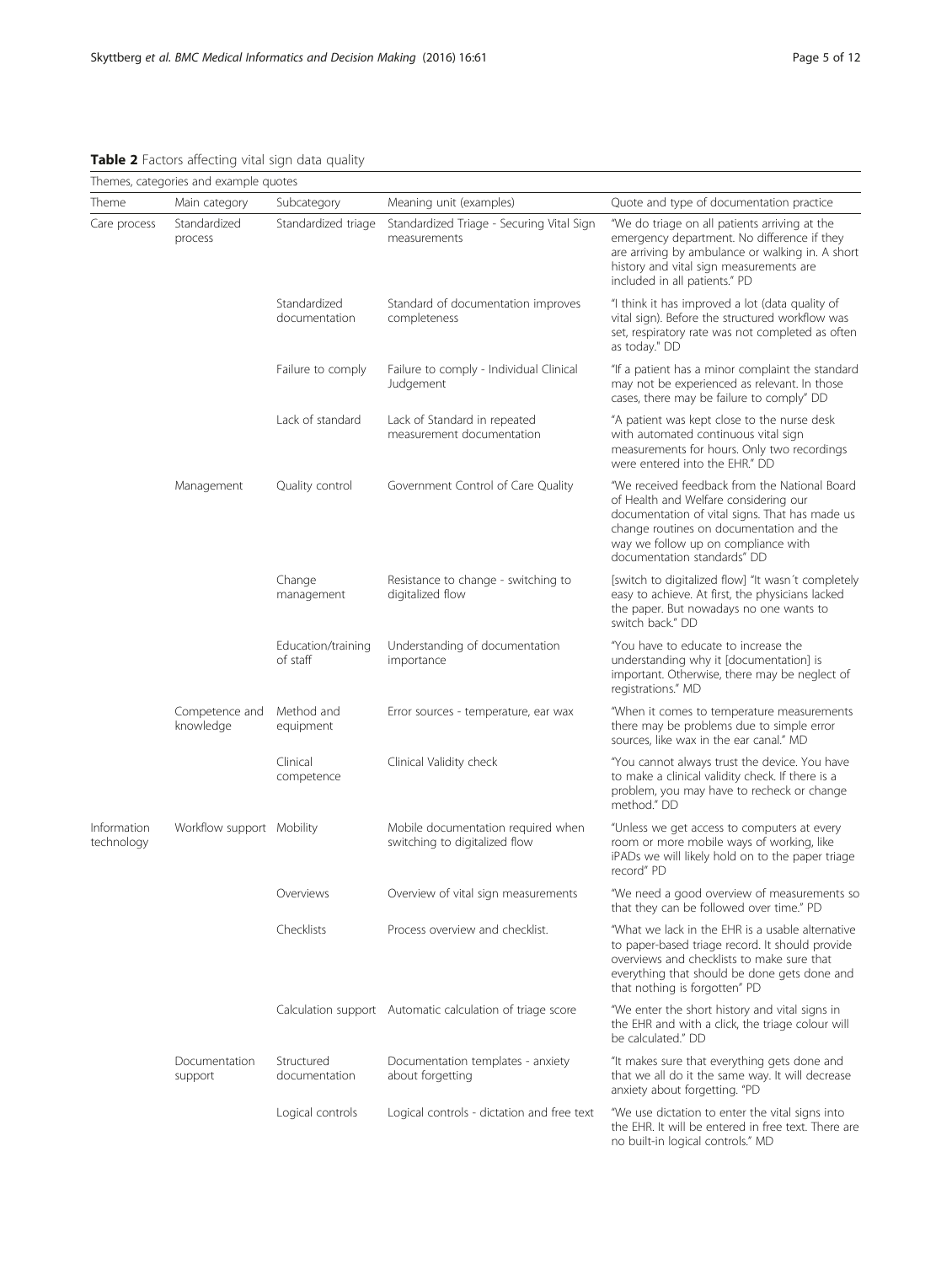<span id="page-5-0"></span>

|  |  |  | Table 2 Factors affecting vital sign data quality (Continued) |
|--|--|--|---------------------------------------------------------------|
|  |  |  |                                                               |

|                  | Completeness<br>checks             | Completeness checks                                                | "To complete the triage all vital signs have to<br>be registered. It is a part of the triage process<br>and the system demands a full set." DD                                                      |
|------------------|------------------------------------|--------------------------------------------------------------------|-----------------------------------------------------------------------------------------------------------------------------------------------------------------------------------------------------|
|                  | Automatic<br>registrations         | Automatic registrations of measurements<br>to improve completeness | "Automatic registration of repeated<br>measurements would really improve<br>documentation. If patients are measured every<br>15 min, there is no time to manually register all<br>measurements." DD |
| Interoperability | Interoperability<br>within system  | Reuse of information between modules<br>in EHR                     | "We are working in our acute care module. We<br>don't want to use separate parts of the system<br>making double entries" DD                                                                         |
|                  | Interoperability<br>between system | Sharing information with pre-hospital<br>records                   | "Vital signs will be measured in the ambulance.<br>We will manually copy them into our EHR." DD                                                                                                     |
|                  |                                    |                                                                    |                                                                                                                                                                                                     |

Footnote: In the table the following abbreviations are used in relation to the quotes; Paper-based documentation (PD), Mixed documentation (MD) and Digital documentation (DD)

Analysed documents showed that feedback focused on comparing results of the measured indicators to set goals.

Change management referred to resistance to change in an organization. "No, we don´t have any data on triage vital signs in the EHR as we keep that record on paper. It is tradition and routine and we are quite stuck with it." (paper-based documentation). At some of the sites such resistance had been overcome "It wasn´t completely easy to achieve (switch to electronic documentation), but nowadays no one would consider moving back to paper" (digital documentation). These sites stressed the importance of leadership and management in making the change happen.

Competence and knowledge Understanding the medical equipment, measurement methods and being able to critically evaluate the results was perceived to impact the correctness of the documented vital signs. "Considering temperature measurements there may be problems due to simple error sources, like wax in the ear" (mixed documentation). If the limits and error sources were not understood and known this was perceived as leading to incorrect registrations of vital signs.

The importance of clinical competence when evaluating the plausibility of vital signs and the knowledge of error sources in measurement methods were mentioned as related to data quality. This was discussed in relation

Table 3 Documentation practice

| Documentation<br>practice    | Description                                                                                                                                                       | Number<br>of sites |
|------------------------------|-------------------------------------------------------------------------------------------------------------------------------------------------------------------|--------------------|
| Paper-based<br>documentation | Documentation on a structured paper-based 2 Sites<br>template and later scanned into the EHR in<br>pdf format. No entries of vital signs were<br>done in the FHR. |                    |
| Mixed<br>Documentation       | Done on a paper-based template and later 3 sites<br>transferred into a digital EHR template.                                                                      |                    |
| Digital<br>documentation     | Documentation on a digital template                                                                                                                               | 4 sites            |

to the correctness of the registered vital signs. "You cannot always trust the device. You have to make a clinical validity check. If there is a problem, you may have to recheck or change method." (digital documentation). The competence and knowledge factors were experienced to be managed by training of the junior staff and by the support given by more experienced colleagues.

Documentation support The interviews showed that three different documentation practices were in place at the sites (Table 3), and only four of the sites did use a fully digitalised documentation flow of vital signs. All sites had implemented EHRs but these were not perceived as supporting documentation in a mobile fast paced emergency care context where staff and patients were described as mobile but IT systems were experienced to be stationary and not always available to the staff at the point of care. Paper-based records were described as light-weight, portable and easy to use when recording vital signs. "We use the paper record as an emergency record, we register all vital sign measurements and by that way, they are close at hand without any need to log in to the computer" (paper-based documentation). When paper-based templates were used and transferred to the EHR the currency of the data might be affected. Even if time stamps were reported to be manually set in the EHR to represent measurement time, this practice was described as inconsistent among staff especially when the workload was high.

Retrospective documentation was also perceived to affect the willingness to reenter data into the EHR. "It feels like double documentation and double work to transfer the paper documentation into the electronic health record." (paper-based documentation). When transferring data to the EHR not all measurements were expected to be registered. At sites where documentation was fully digitalized, according to the interviews, the staff was observed using paper notes to record the values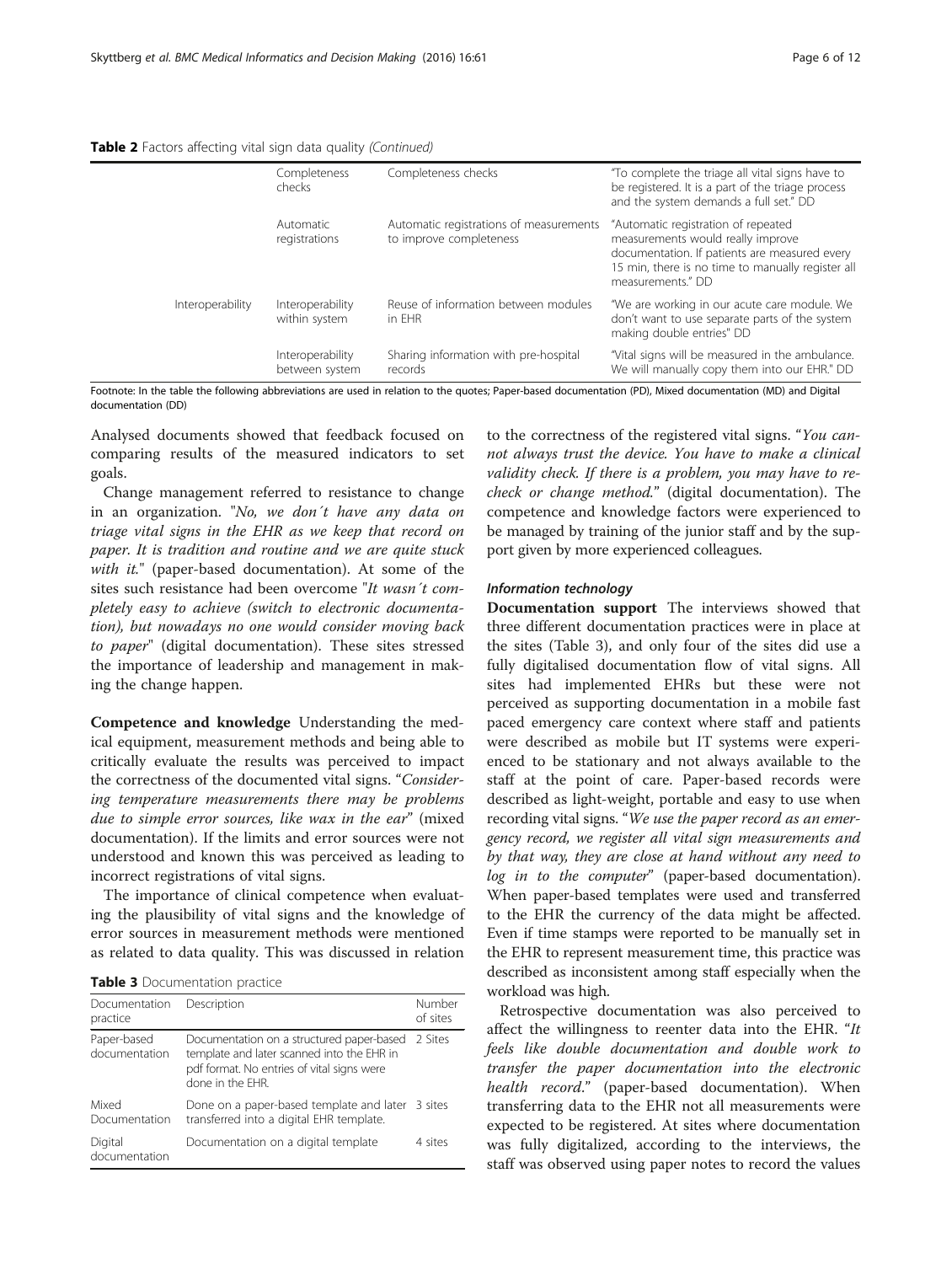in order to enter them into the computerized record later on. This observational finding contrasted findings in the interviews, where all the documentation workflow was described as done in the EHR.

The use of specific documentation templates for the emergency care process was expected to support correct and complete registrations but none of the sites was observed to provide completeness checks with reminders or other intrusive ways to force completeness of vital sign documentation. The EHRs were observed to give plausibility warnings on values that were out of biological range but for these warnings to work standardized templates had to be used. Automation of documentation was mentioned in the interviews as a possible way of affecting completeness and currency. "Automatic registration of repeated measurements would really improve documentation. If patients are measured every 15 min, there is no time to manually register all measurements." (mixed documentation). No sites had any information exchange in place between of measurement devices and the EHR.

The documentation support was discussed under all aspects of data quality, and mobility and ease of use were found important to support timely and complete registrations of the vital signs. The use of documentation templates for the emergency care process connected the documentation support category to the workflow support and interoperability categories.

Workflow support Entering vital signs into the EHRs was not perceived to support the care process but rather linked with later reuse of information. "The documentation (in the EHR) may be important as a reference later at the ward" (mixed documentation). "In my work at the emergency department the documentation (in the EHR) is not important for the acute care process … I rely on the paper-based triage record" (mixed documentation). This lack of workflow support was experienced to decrease timely and complete registrations. When discussing expectations on a support that would increase the quality of the registered vital signs, three sub-categories were mentioned. These were overviews of information, reuse of information and mobility in the workflow.

Overviews of information were perceived as important for workflow support. Such overviews included read and write functionality combined with a checklist to support complete registrations of the vital signs. "(in the EHR) we lack usable functionality that is there in the paper triage record. It provides an overview and a checklist of important information and makes us remember things that are supposed to be done." (paper-based documentation). If the information entered in the EHR was reused in the process at the emergency department willingness to enter information was expected to increase. Examples given of such reuse included automatic calculation of triage or warnings scores.

A perceived lack of workflow support in the EHRs was discussed in many of the interviews, but the statements were conflicting, and both at sites using paper and digital documentation there were participants acknowledging good-enough workflow support in the present EHRs. These participants further stated that management was the key factor to fully implement the EHRs. However, the overall impression from the interviews and observations was that the EHRs used at the emergency departments today do not fully support a workflow resulting in current and complete registrations of vital signs.

Interoperability The EHR systems were described as complex with separate modules using different keywords for similar concepts. The lack of terminological binding was described to hinder reuse of information within a system. The staff was reluctant to add multiple entries and preferred to use parts designed for their process. "We are working in our acute care module. We don't want to use separate parts of the system making double entries" (mixed documentation).

Sample documents and observations verified that multiple keywords were used for documentation of vital signs and that keywords lacked both binding terminologies and differed in underlying data types. Data could be entered as free text in one keyword and as a numerical value in another. In some sites using paper-based templates for triage, the template was scanned and stored as an image in the EHR and such information was not reusable in digital systems. These examples showed that even though information exists within a system it may not be available to CDSS.

The interviews discussed that separate systems were used in the emergency care flow. The pre-hospital team used a digitalised system to register vital signs but those registrations could not be retrieved or reused by the hospital EHR. As described in one of the sites using digital documentation; "Vital signs will be measured in the ambulance and registered in their system. We will manually copy them into our EHR" (digital documentation). These findings were confirmed by the observations.

As a registration that was not retrievable by the CDSS was perceived as incomplete, the interoperability category was found to be connected to the completeness of registrations. Interviews and observations showed that interoperability of the vital signs was expected to be low, making the vital signs so hard to retrieve that they would be considered unfit for use.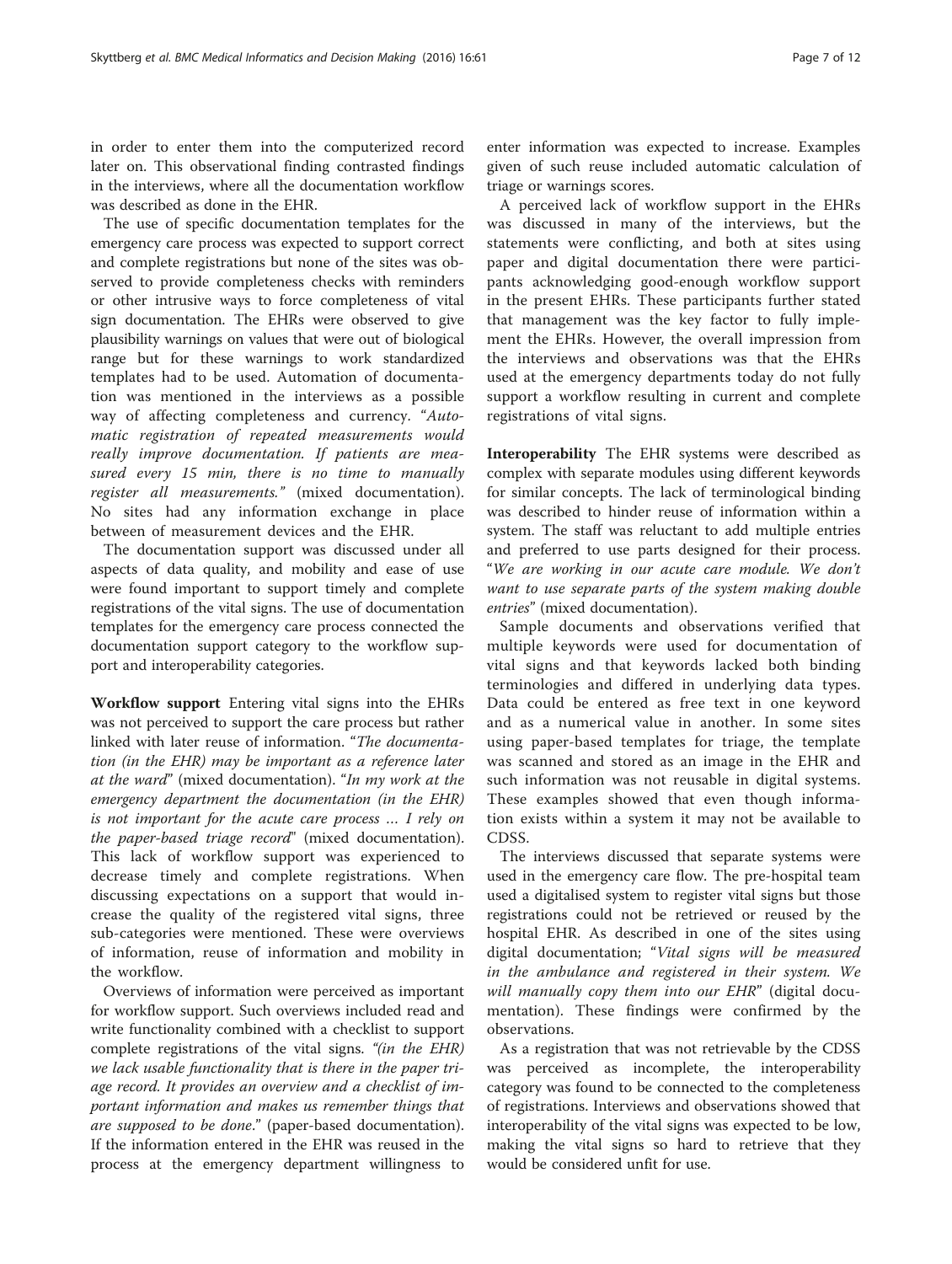# Fitness for use

The experience of the participants was that the vital signs registered in the EHR would not be fit for use for calculation of warning scores or triage scores. The findings showed that five out of nine sites documented the vital signs on a paper record and that the paper-based documentation was connected to a low completeness of in the EHRs. Although some sites would transfer the registrations to the EHR there would likely be a delay before the vital signs would be available. The time to registration was hard to estimate from the interviews and described as variable from minutes to hours, depending on workload and individual preferences. At sites that were supposed to use a fully digitalized documentation flow, the staff was observed to write down measurements on paper to keep for a later registration in the EHR, and this supported the interview finding that some delay was expected at all sites. The main effect of the documentation practice was perceived to impact completeness and currency of the vital sign registrations in the database. The correctness of the vital signs was perceived to be a minor problem. Although error sources were discussed, these were not expected to lead to frequent incorrect registrations of vital signs.

To be fit for use in CDSS the data has to be shared within and between IT systems and work processes. The concept of Interoperability relates to how ready the vital signs are for generic reuse between IT systems and work processes. It includes the functional view of interoperability according to Kubicek [\[33\]](#page-10-0) that is technical, syntactic, and semantic and business process interoperability.

The results show that although information does exist within the EHRs it may still be very hard to connect and integrate it into CDSS. Even if the vital signs were correct, complete and current they were still not considered fit for use as they lacked binding to standardized terminology or information models. This was further supported in gathered templates and in the observations, where the findings of multiple keywords, with differing data formats, and lack of terminology binding showed a low semantic interoperability. These findings show that registered vital sign data, in Swedish emergency departments EHRs, are likely to be unfit for use in CDSS due to lack of completeness, currency, and interoperability.

# Opportunities to improve quality

All of the interviews included discussions on how to improve vital sign data quality. Summarising these discussions lead us to a five-step approach for vital sign data quality improvement.

1. Standardize the care process

Following a standardized process was experienced to be of importance to improve completeness. The triage part of the emergency care process was mentioned to be standardized by all sites, but a standardized re-evaluation of vital signs was generally experienced as a challenge. This was explained by the many different conditions investigated and treated at the emergency department. One of the sites mentioned they had started vital sign rounds where they aimed to recheck and document vital signs every 15–30 min on patients with a triage score indicating high acuity.

- 2. Improving digital documentation support Electronic health records were available but not used for documentation of vital signs at all sites and switching to a digital flow was experienced to improve the completeness of vital signs in the EHR. This switch had been made in four of the sites and although hard to make, the switch was perceived as worthwhile and once made broadly accepted. However, manually registered vital signs in the EHR were not experienced to ascertain timely registrations. Integration of medical devices and transfer of information were discussed in all interviews as possible ways to improve documentation of complete and current vital signs.
- 3. Provide workflow support

The findings showed that the EHRs were not perceived to provide the same lightweight, easy to use, workflow support as the paper-based triage records, and further the EHRs were not experienced to deliver a sense of usefulness of the registered vital signs. These factors were found to impact the completeness and currency of the vital signs. To further improve vital sign data quality system developers were encouraged to develop mobile solutions that focus on the support of the emergency department workflow.

4. Ensure interoperability

The findings show that the EHR systems are not ready to exchange vital sign data. The results showed that different keywords and templates without terminological binding or standardized reference models were used. To ensure that entered vital signs were possible to re-use there was an experienced need for improved interoperability.

5. Perform Quality Control

Giving feedback on data quality and was experienced as a way to improve completeness. Management focus on data quality was also perceived to serve an educational purpose as discussions on quality and possible error sources were thought to increase staff understanding of the importance of documentation.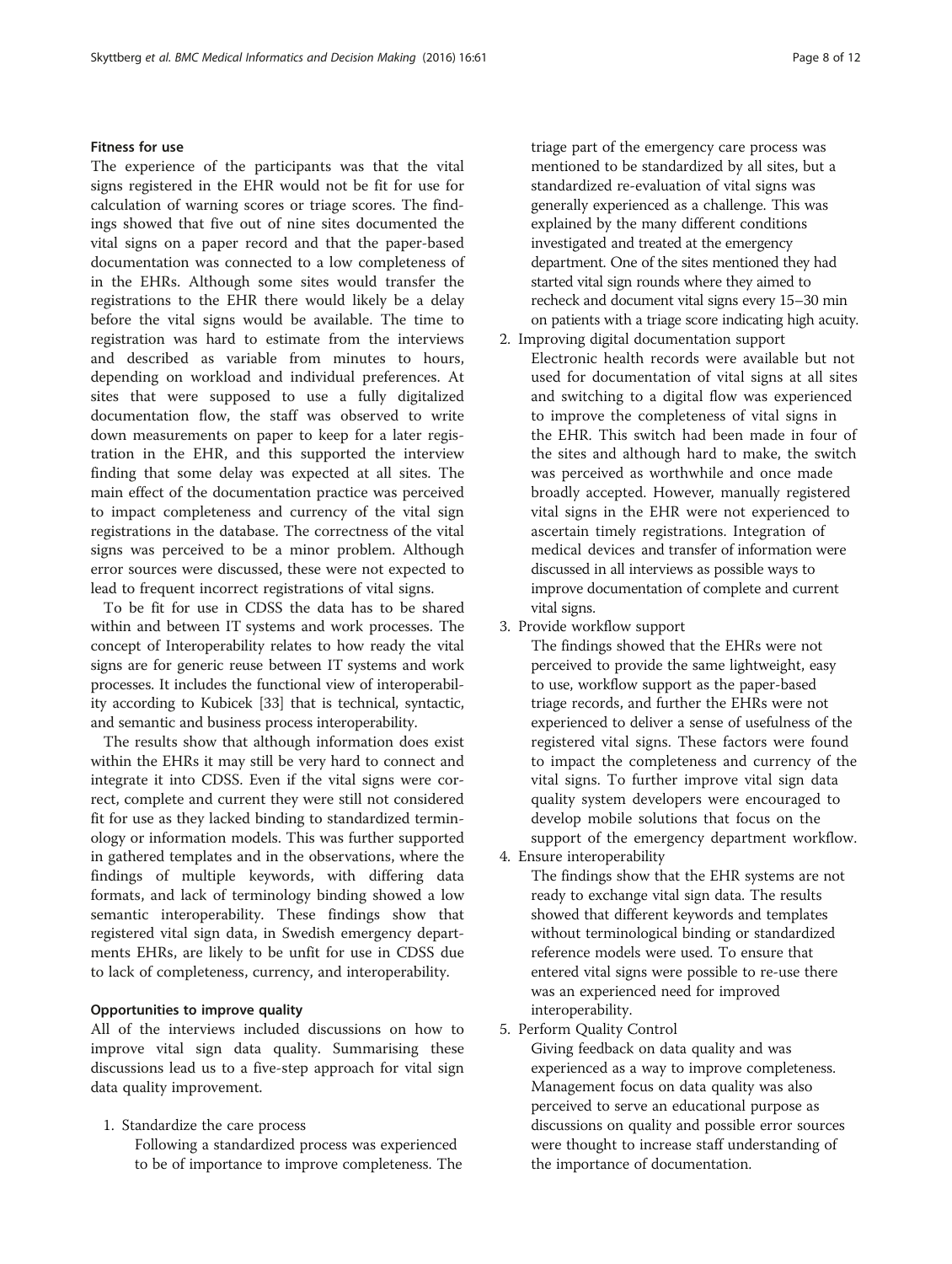# **Discussion**

This study shows that a number of factors impact the vital sign data quality in the emergency care process. The main themes included factors related to the care process and information technology, and among the care process factors it was considered important to follow a set standardized process to minimise individual variation. Management factors were found important in making the transition to a digitalised documentation flow, but that factors within the information technology theme could facilitate or hinder the use of the provided systems. To facilitate use, the EHRs were encouraged to provide workflow and documentation support directly aiming at the emergency care process. Due to the lack of usability, the overall experience is that the vital signs will not be fit for use in CDSS due to low completeness, currency and lack of interoperability.

Sweden is an early adopter country when it comes to health IT and different types of systems such as laboratory information systems, picture archiving and communication systems and also EHRs were introduced earlier in Sweden than in many other countries. Today the penetration of EHRs in hospital care is 100 % and the number of PC clients is about 1 per employee [[25](#page-10-0)]. In this context, the conditions for achieving high data quality through point-of-care documentation seem to be ideal. However, in our study only four out of nine hospitals had completely digital registration of vital signs. Despite the high coverage, EHR systems do not seem to be fully used in the emergency care setting. Even though EHR systems provide emergency care modules with triage support, there is significant resistance when switching to a fully digital workflow, and this type of barrier to the use of EHRs is well described in other studies [\[34, 35](#page-10-0)]. According to our results the low usage is related to usability factors, as the electronic health records in the market today are not perceived to provide the mobile workflow support that is present in the paper-based triage records. We conclude that although the systems provide generic EHR support for health care there seems to be an experienced lack of process and workflow support in emergency care.

Our results show that even with a switch to digital registrations, a paper-based documentation may persist that will cause delays in registration and hinder the reuse in real-time CDSS. This finding, indicating issues with the currency of the data, is in line with other studies. Ward et al. studied the effect of the transition from paperbased emergency care records to EHR and found that there are problems with time stamps of the data [[28\]](#page-10-0), and further a study on blood pressure measurement registrations in emergency departments also indicated problems with currency [\[36\]](#page-10-0). If the systems used for documentation are not available to the staff at the point of care registrations will be delayed [[37](#page-10-0), [38](#page-10-0)]. We would argue that the point of care documentation concept would need to include mobility as patients and staff in a busy emergency department are on the move. Stationary workstations were experienced to hinder timely data collection and limit availability and access to information due to login issues. To stimulate complete and timely vital sign registrations EHRs and CDSS were expected to provide workflow support with a direct sense of usefulness [[39](#page-10-0), [40](#page-10-0)]. The results show that calculation support on triage scores and overviews targeting the patient data related to the emergency care process could increase the usability. Without this support the documentation may be regarded as retrospective and the sense of importance may be affected.

The results of this study show that the EHR vital sign data may be complete, correct and current but still very hard to make available and connect to a CDSS. The importance of interoperability to realize the potential of EHRs and CDSS is well described in academic publications and government reports [\[41](#page-10-0), [42](#page-10-0)]. Furthermore, this study shows that interoperability of the data needs to be discussed when considering data quality, especially when the use case is including reuse of data in CDSS. The use of standardized templates may help increasing semantic interoperability within the EHR [\[43](#page-10-0), [44](#page-11-0)]. By keeping vital signs registered under specified keywords and consistent data formats the data will be easier to retrieve and connect between systems. Preferably these keywords should be based on reference EHR models and connected to standardized reference terminology and coding systems [[45](#page-11-0)].

Interoperability with medical devices is considered as a way of increasing complete, current and connectable registrations [\[45](#page-11-0), [46](#page-11-0)]. If medical devices are able to deliver vital signs into the EHR the delay of entry may decrease thereby increasing the currency. The integration of medical devices is also likely to increase completeness as this study shows that repeated measurements of vital signs are not registered in the EHR. It should be emphasised that automatic registrations and decision support must be used in accordance with the clinical practice in order to improve medical quality and safety. If not used with added clinical knowledge and experience, automatic registrations and CDSS may carry a risk of unreflective and not patient-centred practice.

# Limitations

There are a number of limitations to the study. Firstly, as only experienced staff was included this may cause omission of areas specific to inexperienced staff. The transferability of our results is dependent on the sample of participants and by the fact that the results are based on expressed individual experiences. To strengthen the transferability of the results we included a representative sample of both university hospitals and secondary referral centres, using three different EHRs and representing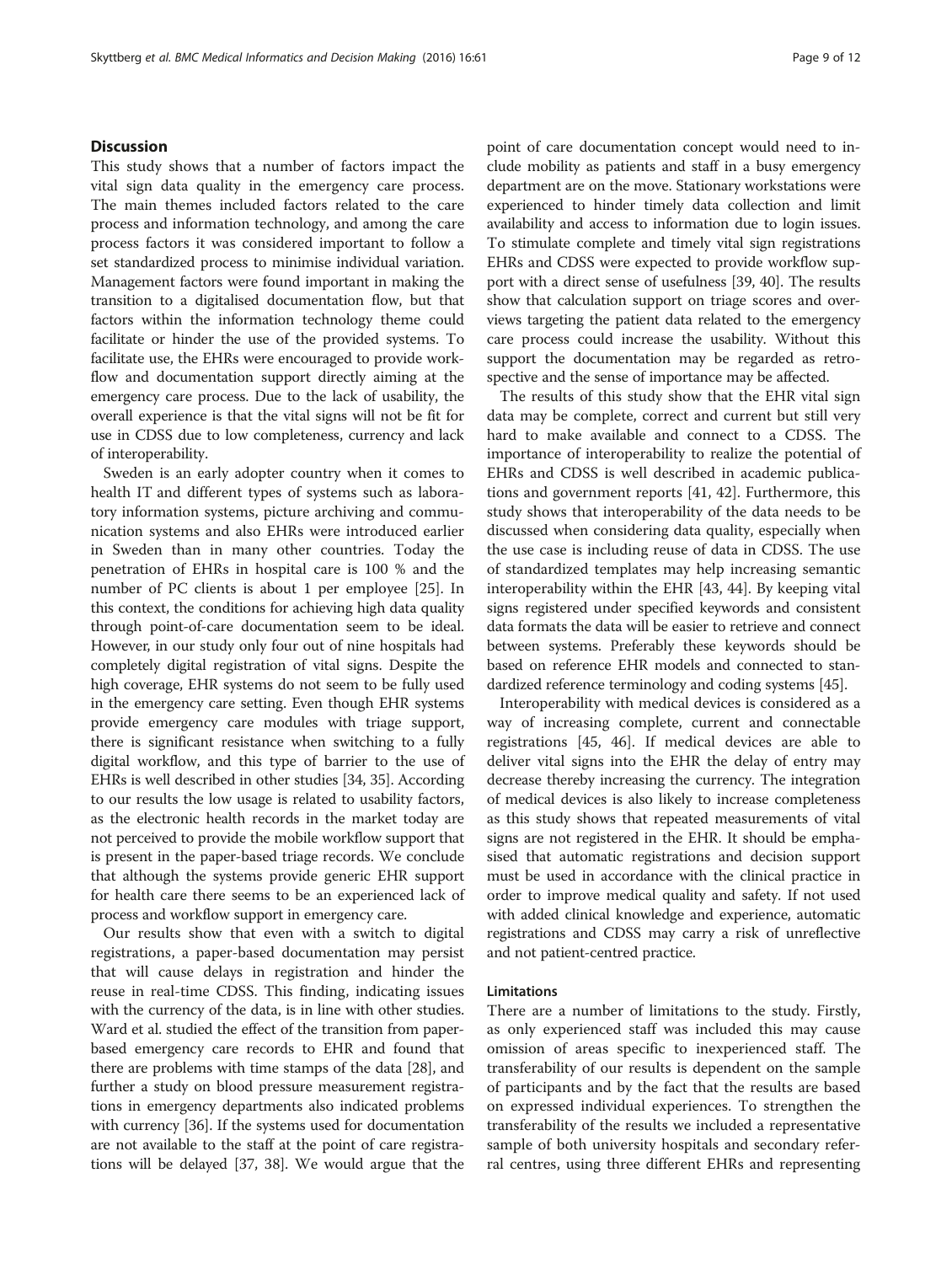<span id="page-9-0"></span>three different work practices. Secondly, the researcher's knowledge and experience with Swedish emergency departments and CDSS may predispose to conclusions in the analysis. To counter the effects of predispositions within the research group the data analysis has been continuously peer-reviewed. Thirdly, the reliability of the results over time will be affected by the limited time frame of the study and also by the fact that the results are dependent on present workflows and presently used IT systems.

# Implications for clinical practice, EHR/CDSS research and development

Further quantitative research may need to confirm our results regarding vital sign data quality in emergency departments. When studying the vital sign data quality, the aspect of interoperability has to be taken into account. Data cannot be considered fit for use if it is not possible to retrieve and connect between IT systems without significant work on mapping. Completeness may be of special interest in the emergency care context as quality is experienced low regarding repeated measurements. Time stamps and the currency of the data should also be a focus point. The results from this study show that there may be significant quality deficiencies in the currency of the data.

If clinical practice is to benefit from CDSS, it is essential that the documentation flow of vital signs is digitalized. In clinical practice digital templates for vital signs based on standardized reference models with terminology binding need to and can be developed in current IT systems by system administrators and clinical staff. EHR system developers should focus on delivering mobile workflow support within EHRs. If to be implemented in emergency care, CDSS likely need to assure the collection of highquality vital signs as existing data may not be fit for use.

# Conclusion

This study shows that standardization of the workflow is an important concept when discussing vital sign data quality in Swedish emergency departments. A well-defined workflow including measurement and documentation is experienced to reduce individual variation and increase quality. However, to make sure that the documentation is digitalized, information technology has to provide adequate documentation support, otherwise paperbased documentation will be favoured. Lack of such adequate support was described in all of the interviews. This may be an important factor why only four out of the nine sites used the EHR to document vital signs. Because the EHRs, although present at all sites, were not used to register complete and timely vital signs, the data quality was not perceived to be fit for use in calculation of warning scores. Based on these finding we discuss a five step program to improve vital sign data quality.

# Additional file

[Additional file 1:](dx.doi.org/10.1186/s12911-016-0305-4) Interview guide and observation protocol. The interview guide and observation protocol used in the study. (DOCX 13 kb)

#### Abbreviations

CDSS, Clinical Decision Support Systems; EHR, Electronic Health Record; MD, Medical doctor; RETTS, Rapid emergency triage and treatment system; RN, Registered nurse; SRC, Secondary referral centre; UH, University hospital

#### Acknowledgements

Monica Rådestad, Måns Belfrage, Tomas Leijon, Simon Askelöf, Bo Orlenius, Göran Karlström, Styrbjörn Östberg och Bengt Öberg have all contributed to making this study possible.

#### Funding

No external funding has been obtained to perform or support this study.

### Availability of data and materials

To assure confidentiality of the participants further data from the interviews will not be shared.

#### Authors' contributions

All authors contributed to the work in a way that fulfils all of the four ICMJE criteria for authorship, including reading and approving the final manuscript. NS was the project leader, coordinated the study and was involved equally in all parts. JV contributed to preparing, performing and transcribing interviews and analysis of results. RC contributed to the analysis of the results, drafting and reviewing of the manuscript. HB supported the work by feedback on results and analysis and critical reviewing of the manuscript. SK acted as project owner of the study contributing with scientific methods, drafting and reviewing of the manuscript. All authors read and approved the final manucripts.

#### Authors information

Niclas Skyttberg (NS), MD, CMO Capio St Görans Sjukhus, Ph.D. student at LIME, Karolinska Institutet.

Joana Vicente (JV), DDS, MSc – Health Informatics, LIME, Karolinska Institutet and Cambio Healthcare Systems. Participated in the study as a master thesis student and was subsequently employed by Cambio.

Rong Chen (RC), MD, Ph.D., CMIO Cambio Healthcare Systems and affiliated Researcher at Department of Learning, Informatics, Management, Ethics, Karolinska Institutet.

Hans Blomqvist, MD, Ph.D., Department of Anaesthesia and Intensive Care, Karolinska University Hospital.

Sabine Koch (SK), Professor of Health Informatics, Director of Health Informatics Centre, Department of Learning, Informatics, Management, and Ethics, Karolinska Institutet.

### Competing interest

NS is employed as Chief Medical Officer at one of the study sites. RC is employed as the Chief Medical Informatics Officer at Cambio Health Care Systems. JV is employed by Cambio Healthcare Systems. Cambio Health Care Systems is an Electronic Health Record provider to five of the studied sites.

# Consent for publication

Consent for publication was obtained together with the consent to participate.

#### Ethics approval and consent to participate

Ethical approval was applied for at the Stockholm Ethical Committee but not considered to be needed (Dnr 2014/1207-31/4). Information on the study was given in advance and informed consent was obtained. Participation was voluntary and confidentiality was assured. To assure confidentiality none of the quotes are connected to the sites in the publication.

#### Author details

<sup>1</sup> Capio St Görans Hospital, 112 81 Stockholm, Sweden. <sup>2</sup> Health Informatics Centre, Department of Learning, Informatics, Management, and Ethics, Karolinska Institutet, 171 77 Stockholm, Sweden. <sup>3</sup>Cambio Healthcare Systems, Stockholm, Sweden. <sup>4</sup>Department of Anaesthesia and Intensive Care, Karolinska University Hospital, 171 76 Stockholm, Sweden.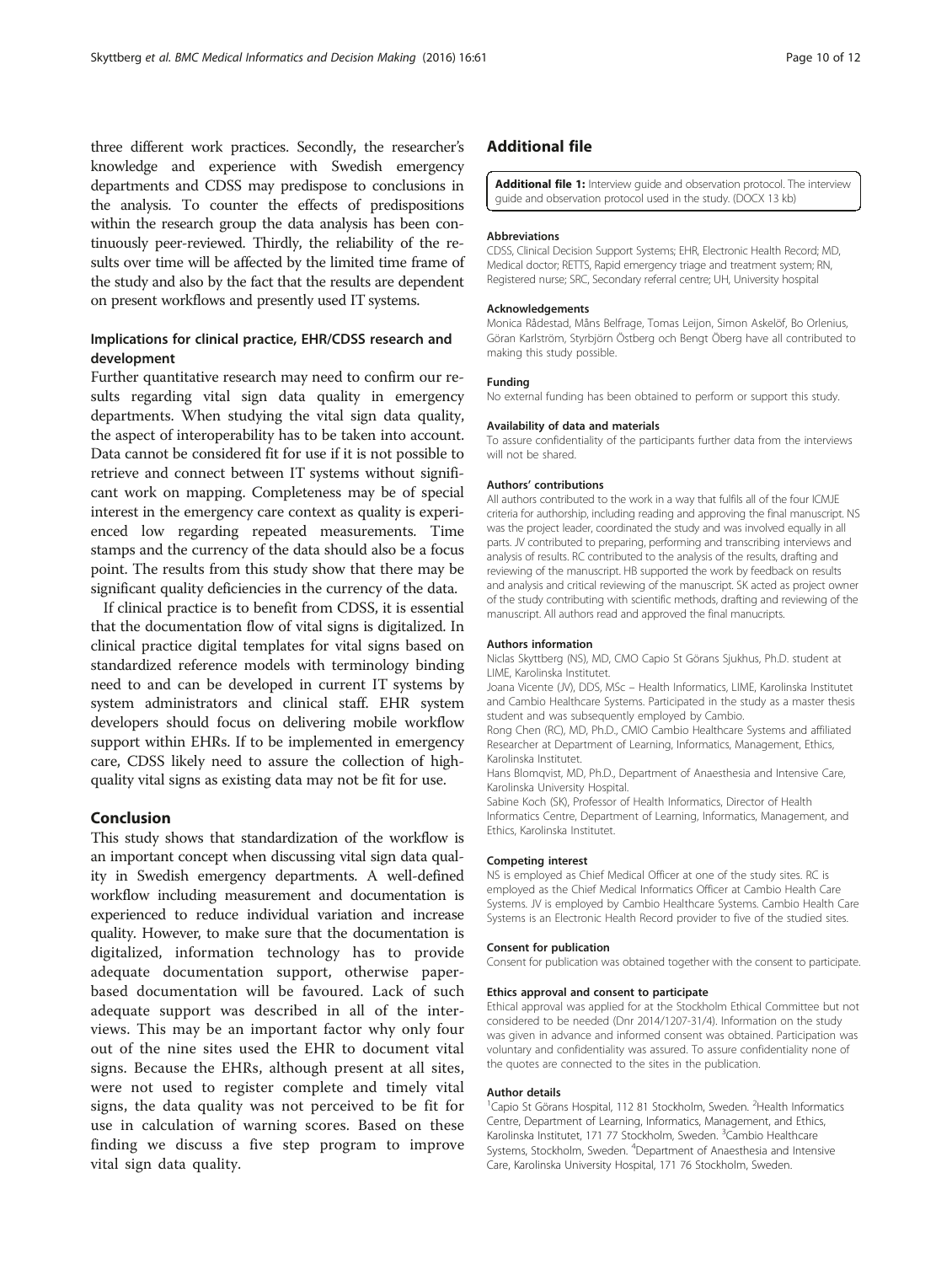## <span id="page-10-0"></span>Received: 28 September 2015 Accepted: 1 June 2016 Published online: 04 June 2016

#### References

- 1. Kenzaka T, Okayama M, Kuroki S, Fukui M, Yahata S, Hayashi H, Kitao A, Sugiyama D, Kajii E, Hashimoto M. Importance of Vital Signs to the Early Diagnosis and Severity of Sepsis: Association between Vital Signs and Sequential Organ Failure Assessment Score in Patients with Sepsis. Intern Med. 2012;51:871–6.
- 2. Bloos F, Reinhart K. Rapid diagnosis of sepsis. Virulence. 2014;5:154–60.
- Dellinger RP, Levy MM, Rhodes A, Annane D, Gerlach H, Opal SM, Sevransky JE, Sprung CL, Douglas IS, Jaeschke R, Osborn TM, Nunnally ME, Townsend SR, Reinhart K, Kleinpell RM, Angus DC, Deutschman CS, Machado FR, Rubenfeld GD, Webb S, Beale RJ, Vincent J-L, Moreno R. Surviving Sepsis Campaign: international guidelines for management of severe sepsis and septic shock, 2012. Intensive Care Med. 2013;39:165–228.
- 4. Hock Ong ME, Lee Ng CH, Goh K, Liu N, Koh ZX, Shahidah N, Zhang TT, Fook-Chong S, Lin Z. Prediction of cardiac arrest in critically ill patients presenting to the emergency department using a machine learning score incorporating heart rate variability compared with the modified early warning score. Crit Care. 2012;16:R108.
- 5. Stevenson JE, Israelsson J, Nilsson GC, Petersson GI, Bath PA: Recording signs of deterioration in acute patients: The documentation of vital signs within electronic health records in patients who suffered in-hospital cardiac arrest. Health Informatics J. 2016;22(1):21–33. doi[:10.1177/](http://dx.doi.org/10.1177/1460458214530136) [1460458214530136](http://dx.doi.org/10.1177/1460458214530136). Epub 2014 Apr 29.
- 6. Gultepe E, Green JP, Nguyen H, Adams J, Albertson T, Tagkopoulos I. From vital signs to clinical outcomes for patients with sepsis: a machine learning basis for a clinical decision support system. J Am Med Inform Assoc. 2014;21:315–25.
- 7. Gardner-Thorpe J, Love N, Wrightson J, Walsh S, Keeling N. The value of Modified Early Warning Score (MEWS) in surgical in-patients: a prospective observational study. Ann R Coll Surg Engl. 2006;88:571–5.
- 8. Royal College of Phycisians: National Early Warning Score (NEWS). 2015 (May) [https://www.rcplondon.ac.uk/projects/outputs/national-early-warning-score](https://www.rcplondon.ac.uk/projects/outputs/national-early-warning-score-news)[news](https://www.rcplondon.ac.uk/projects/outputs/national-early-warning-score-news) Accessed on 29 April 2016.
- 9. Widgren BR, Jourak M. Medical Emergency Triage and Treatment System (METTS): a new protocol in primary triage and secondary priority decision in emergency medicine. J Emerg Med. 2011;40:623–8.
- 10. Pérez N, Nissen L, Nielsen RF, Petersen P, Biering K. The predictive validity of RETTS-HEV as an acuity triage tool in the emergency department of a Danish Regional Hospital. Eur J Emerg Med. 2016;23:33–7.
- 11. Barfod C, Lauritzen MMP, Danker JK, Sölétormos G, Forberg JL, Berlac PA, Lippert F, Lundstrøm LH, Antonsen K, Lange KHW. Abnormal vital signs are strong predictors for intensive care unit admission and in-hospital mortality in adults triaged in the emergency department - a prospective cohort study. Scand J Trauma Resusc Emerg Med. 2012;20:28.
- 12. SBU Swedish Council on Health Technology Assessment: Triage Och Flödesprocesser På Akutmottagningen. En Systematisk Litteraturöversikt. Stockholm; 2010. [http://www.sbu.se/upload/Publikationer/Content0/1/](http://www.sbu.se/upload/Publikationer/Content0/1/Triage_fulltext.pdf) [Triage\\_fulltext.pdf.](http://www.sbu.se/upload/Publikationer/Content0/1/Triage_fulltext.pdf) Accessed on 29 April 2016.
- 13. Stockholm County Council: Genomlysning Av Stockholms Fem Stora Akutmottagningar. 2013. [http://www.sll.se/Global/Politik/Politiska-organ/](http://www.sll.se/Global/Politik/Politiska-organ/Landstingsstyrelsen/Produktionsutskottet/2013/2013-11-26/punkt11.pdf) [Landstingsstyrelsen/Produktionsutskottet/2013/2013-11-26/punkt11.pdf.](http://www.sll.se/Global/Politik/Politiska-organ/Landstingsstyrelsen/Produktionsutskottet/2013/2013-11-26/punkt11.pdf) Accessed on 29 April 2016.
- 14. Sim I, Gorman P, Greenes RA, Haynes RB, Kaplan B, Lehmann H, Tang PC. Clinical decision support systems for the practice of evidence-based medicine. J Am Med Inform Assoc. 2001;8:527–34.
- 15. Bright TJ, Wong A, Dhurjati R, Bristow E, Bastian L, Coeytaux RR, Samsa G, Hasselblad V, Williams JW, Musty MD, Wing L, Kendrick AS, Sanders GD, Lobach D:. Effect of clinical decision-support systems: a systematic review. Ann Intern Med. 2012;157:29–43.
- 16. Rothman B, Leonard JC, Vigoda MM. Future of Electronic Health Records: Implications for Decision Support. Mt Sinai J Med A J Transl Pers Med. 2012;79:757–68.
- 17. Elias P, Damle A, Casale M, Branson K, Churi C, Komatireddy R, Feramisco J. A Web-Based Tool for Patient Triage in Emergency Department Settings: Validation Using the Emergency Severity Index. JMIR Med informatics. 2015;3:e23.
- 18. Mandirola Brieux HF, Guillen S, La Rosa F, Moreno C, Benitez S. Nursing Software for Emergency Triage (NSET). Stud Health Technol Inform. 2015;216:942.
- 19. Romero-Brufau S, Huddleston JM, Naessens JM, Johnson MG, Hickman J, Morlan BW, Jensen JB, Caples SM, Elmer JL, Schmidt JA, Morgenthaler TI, Santrach PJ. Widely used track and trigger scores: are they ready for automation in practice? Resuscitation. 2014;85:549–52.
- 20. Liaw S-T. Clinical decision support systems: data quality management and governance. Stud Health Technol Inform. 2013;193:362–9.
- 21. Juran JM, Gryna FM: Juran's Quality Control Handbook McGraw-Hilla New York, 1988.
- 22. Kahn MG, Raebel MA, Glanz JM, Riedlinger K, Steiner JF. A pragmatic framework for single-site and multisite data quality assessment in electronic health record-based clinical research. Med Care. 2012;50(Suppl):S21–9.
- 23. Wang RW, Strong DM. Beyond Accuracy: What Data Quality Means to Data Consumers. J Manag Inf Syst. 1996;12:5.
- 24. Weiskopf NG, Weng C. Methods and dimensions of electronic health record data quality assessment: enabling reuse for clinical research. J Am Med Inform Assoc. 2013;20:144–51.
- 25. Jerlvall L, Pehrsson T: eHealth in the county councils 2014. 2014, 1:1–62. [http://www.inera.se/Documents/OM\\_OSS/Styrdokument\\_o\\_rapporter/SLIT](http://www.inera.se/Documents/OM_OSS/Styrdokument_o_rapporter/SLIT-rapporter/eHlsa_i_landstingen_SLIT_2014.pdf)[rapporter/eHlsa\\_i\\_landstingen\\_SLIT\\_2014.pdf](http://www.inera.se/Documents/OM_OSS/Styrdokument_o_rapporter/SLIT-rapporter/eHlsa_i_landstingen_SLIT_2014.pdf). Accessed on 29 April 2016.
- 26. di Martino P, Leoli F, Cinotti F, Virga A, Gatta L, Kleefield S, Melandri R. Improving vital sign documentation at triage: an emergency department quality improvement project. J Patient Saf. 2011;7:26–9.
- 27. Genes N, Chandra D, Ellis S, Baumlin K. Validating emergency department vital signs using a data quality engine for data warehouse. Open Med Inform J. 2013;7:34–9.
- 28. Ward MJ, Froehle CM, Hart KW, Lindsell CJ. Operational data integrity during electronic health record implementation in the ED. Am J Emerg Med. 2013;31:1029–33.
- Wager KA, Schaffner MJ, Foulois B, Swanson Kazley A, Parker C, Walo H. Comparison of the quality and timeliness of vital signs data using three different data-entry devices. Comput Inform Nurs. 2010;28:205–12.
- 30. Vaismoradi M, Turunen H, Bondas T. Content analysis and thematic analysis: Implications for conducting a qualitative descriptive study. Nurs Health Sci. 2013;15:398–405.
- 31. Starks H, Trinidad SB. Choose your method: a comparison of phenomenology, discourse analysis, and grounded theory. Qual Health Res. 2007;17:1372–80.
- 32. Hsieh H-F, Shannon SE. Three approaches to qualitative content analysis. Qual Health Res. 2005;15:1277–88.
- 33. Kubicek H, Cimander R. Three dimensions of organizational interoperability. Insights from recent studies for improving interoperability frame-works. Eur J ePractice. 2009;6:1–12.
- 34. Kaplan B, Harris-Salamone KD. Health IT success and failure: recommendations from literature and an AMIA workshop. J Am Med Inform Assoc. 2009;16:291–9.
- 35. Boonstra A, Broekhuis M. Barriers to the acceptance of electronic medical records by physicians from systematic review to taxonomy and interventions. BMC Health Serv Res. 2010;10:231.
- 36. Miltner RS, Johnson KD, Deierhoi R. Exploring the frequency of blood pressure documentation in emergency departments. J Nurs Scholarsh. 2014;46:98–105.
- 37. Kohle-Ersher A, Chatterjee P, Osmanbeyoglu HU, Hochheiser H, Bartos C. Evaluating the barriers to point-of-care documentation for nursing staff. Comput Inform Nurs. 2012;30:126–33.
- 38. Carlson E, Catrambone C, Oder K, Nauseda S, Fogg L, Garcia B, Brown FM, Johnson ME, Johnson TJ, Llewellyn J. Point-of-care technology supports bedside documentation. J Nurs Adm. 2010;40:360–5.
- 39. Ratwani RM, Fairbanks RJ, Hettinger AZ, Benda NC. Electronic health record usability: analysis of the user-centered design processes of eleven electronic health record vendors. J Am Med Inform Assoc. 2015;22(6):1179–82.
- 40. Ash JS, Sittig DF, McMullen CK, Wright A, Bunce A, Mohan V, Cohen DJ, Middleton B. Multiple perspectives on clinical decision support: a qualitative study of fifteen clinical and vendor organizations. BMC Med Inform Decis Mak. 2015;15:35.
- 41. The Officice of the National Coordination for Health Information Technology: A Shared Nationwide Interoperablity Roadmap Draft Version 1.0. 2015. [https://](https://www.healthit.gov/sites/default/files/nationwide-interoperability-roadmap-draft-version-1.0.pdf) [www.healthit.gov/sites/default/files/nationwide-interoperability-roadmap-draft](https://www.healthit.gov/sites/default/files/nationwide-interoperability-roadmap-draft-version-1.0.pdf)[version-1.0.pdf.](https://www.healthit.gov/sites/default/files/nationwide-interoperability-roadmap-draft-version-1.0.pdf) Accessed on 29 April 2016
- 42. Marcos M, Maldonado JA, Martínez-Salvador B, Boscá D, Robles M. Interoperability of clinical decision-support systems and electronic health records using archetypes: a case study in clinical trial eligibility. J Biomed Inform. 2013;46:676–89.
- 43. Gøeg KR, Chen R, Højen AR, Elberg P. Content analysis of physical examination templates in electronic health records using SNOMED CT. Int J Med Inform. 2014;83:736–49.